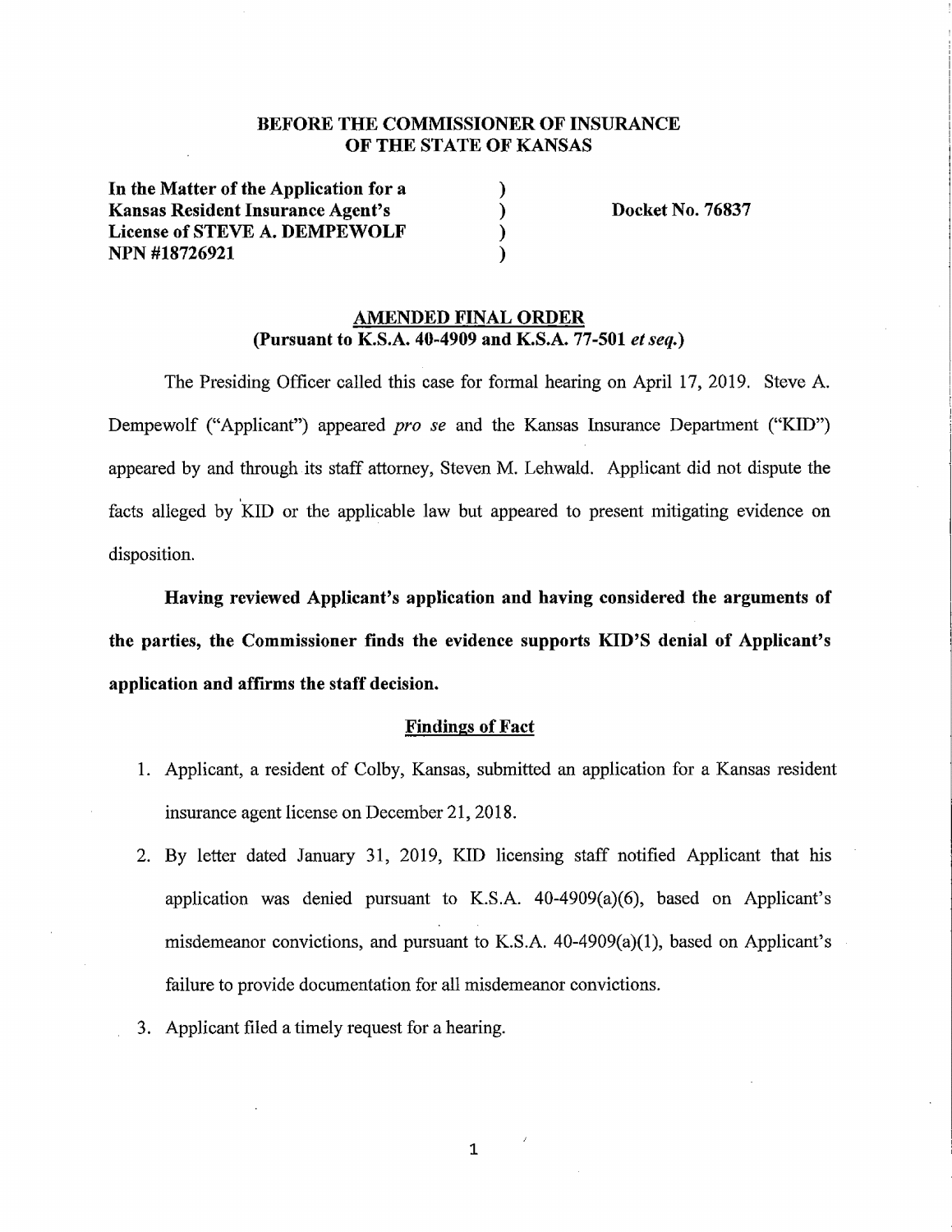4. The Presiding Officer is the Assistant Commissioner of Insurance acting on behalf of the

Commissioner of Insurance as the agency head as provided in K.S.A. 77-547.

5. Background question IA of the Application asks:

Have you ever been convicted of or pled guilty or nolo contendere (no contest) to any misdemeanor or felony, or do you currently have any pending misdemeanor or felony charges filed against you?

- 6. Applicant answered "Yes."
- 7. For each conviction, the application requires copies of charging and sentencing documents

and a statement about the circumstances of the incident.

- 8. The Applicant provided documentation showing
- 9. A local and national background check showed the following non-expunged convictions

that should have been reported:

August 2, 2012, Thomas Co. District Court, Case No. 11CR126, Endangering a Child (misdemeanor); August 2, 2012, Thomas Co. District Court, Case No. 12CR139, Harass by Telecom Device x2 (misdemeanor); July 12, 2013, Thomas Co. District Court, Case No. 13CR114, Disorderly Conduct (misdemeanor); July **1,** 2016, Thomas Co. District Court, Case No. 2016CR000022, Disorderly Conduct (misdemeanor).

10. The were not taken into consideration in the review of

the application.

**11.** The Applicant explained that he believed all convictions

but after his application was denied by the Department, he learned from his attorney that a conviction of Endangering a Child is not eligible for expungement. He did not provide documentation or information with his application regarding the conviction for Endangering a Child because he was not aware that it was not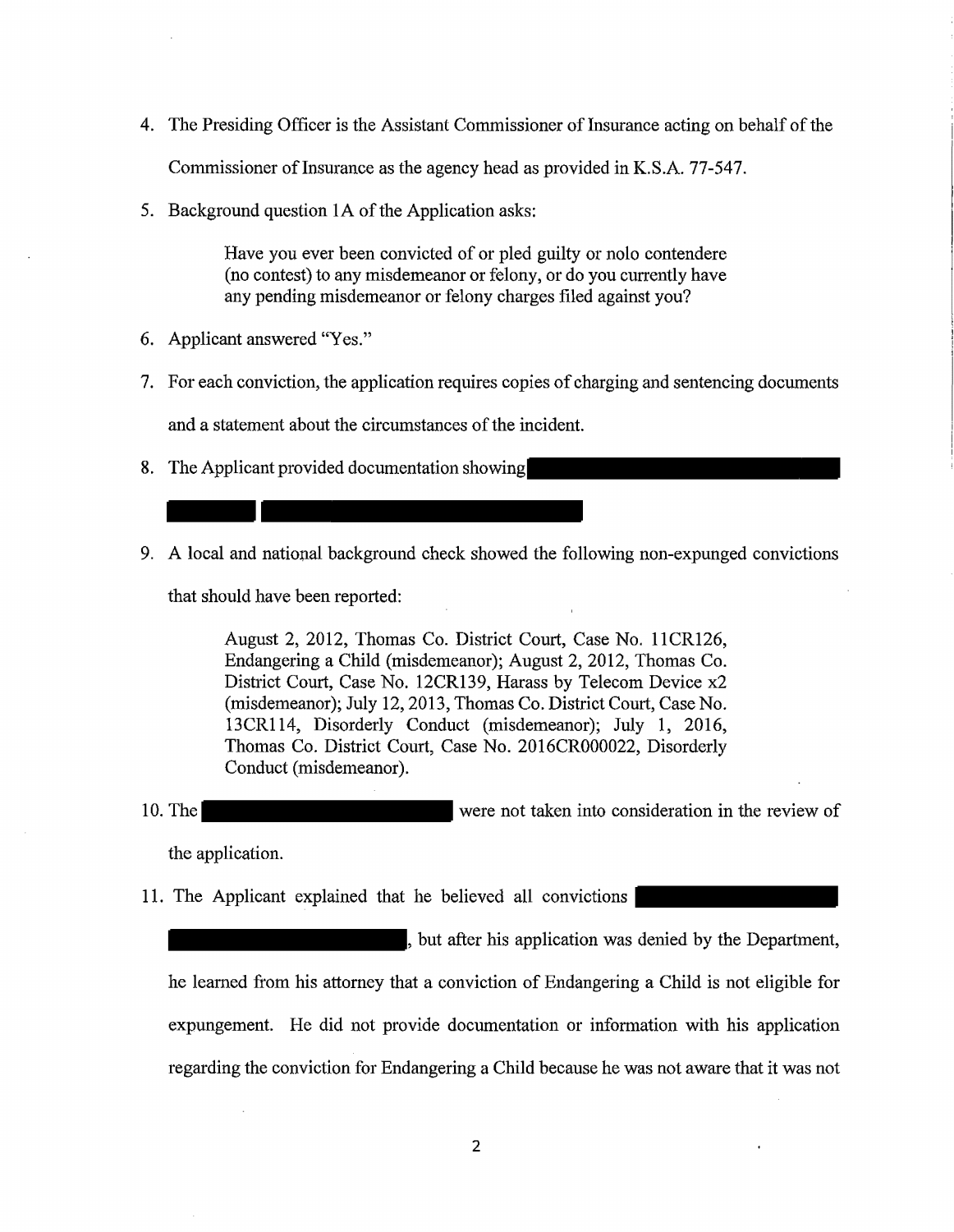eligible for expungement, and understood information relating to expungements did not need to be provided to the Department.

- 12. At the hearing, the Applicant provided an explanation for the conviction for harassment by telephone and the two convictions for disorderly conduct. He testified that he did not provide documentation regarding those convictions to the Department as required for the application process and stated that he is sony.
- 13. Applicant testified that all of the charges arose out ofa difficult post-divorce situation. He said he considered himself the victim.
- 14. Applicant stated that he successfully completed probation on the 2016 charge for disorderly conduct.
- 15. Application further stated that his life has changed. He is re-married now and his ex-wife and daughter have moved to a different community.
- 16. Applicant's wife, Kimberly Dempewolf, described the circumstances that gave rise to the convictions and said her husband's life had changed.
- 17. In a supplementary email submitted after the hearing, Applicant noted his 35 years of service in businesses and said he had always been loyal to his customers.
- 18. Matthew Zimbelman, an independent sales agent and regional manager for Performance Matters Associates "(PMA"), submitted an email stating that Applicant would not be hired by PMA unless he had an agent license.
- 19. Todd Stramel, an attorney who represented Mr. Dempewolf, submitted a letter explaining that only convictions in case number 11 CR126 (other than the conviction for Endangering a Child) were expunged. He indicated that he had no doubt Mr. Dempewolf was confused that he still had non-expunged convictions on his record. He also indicated the conviction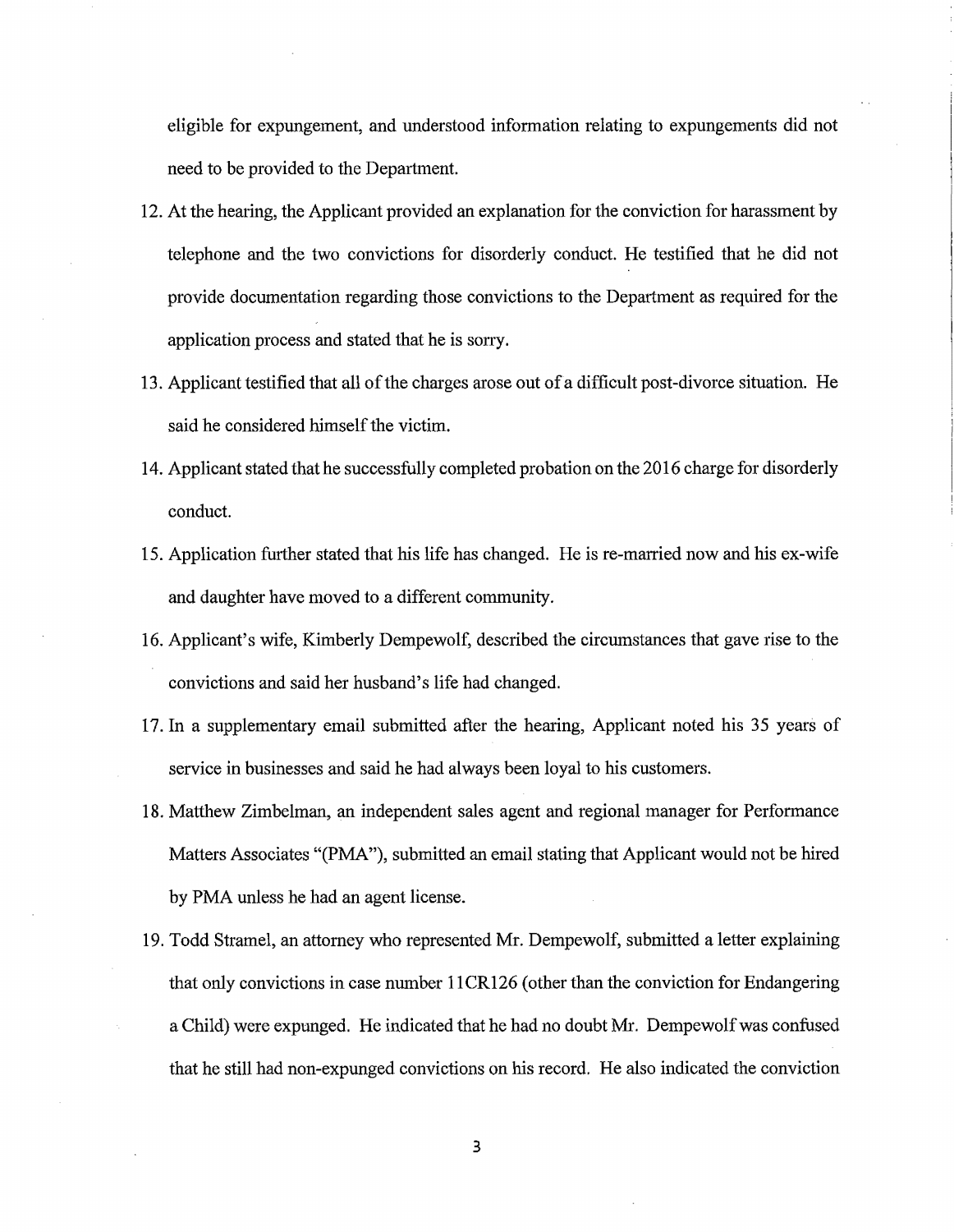for harassment by telephone and the two convictions for disorderly conduct were likely eligible for expungement.

20. Counsel for KID asked the Presiding Officer to take into account that the Applicant had multiple non-expunged convictions, that the Applicant did not provide all of the documentation required, that the convictions arose out of personal confrontations that were serious, and that they occurred over a several-year period with the last conviction being in 2016.

## **Applicable Law**

- 21. Before granting an application for a Kansas resident msurance agent's license, the Commissioner has the statutory obligation to "determine that the applicant ..., has not committed any act that is grounds for denial pursuant to this section or suspension or revocation pursuant to K.S.A. 40-4909, and amendments thereto." K.S.A. 40-4905(b).
- 22. Pursuant to K.S.A. 40-4909(a), the Commissioner "may revoke, suspend, or deny the license of a person who has "[p]rovided incorrect, misleading, incomplete or untrue information on the license application." K.S.A. 40-4909(a)(l)
- 23. Pursuant to K.S.A. 40-4909(a), the Commissioner "may revoke, suspend, or deny the license of a person who has "been convicted of a misdemeanor or felony," K.S.A. 40- 4909(a)(6).
- 24. The Kansas Supreme Court has not had occasion to discuss the factors the Commissioner should consider when exercising his discretion under K.S.A. 40-4909(a)(6), but it has listed the factors to be considered in determining whether a former attorney should be readmitted to the practice of law. They are:

(1) the present moral fitness of the petitioner; (2) the demonstrated consciousness of the wrongful conduct and disrepute which the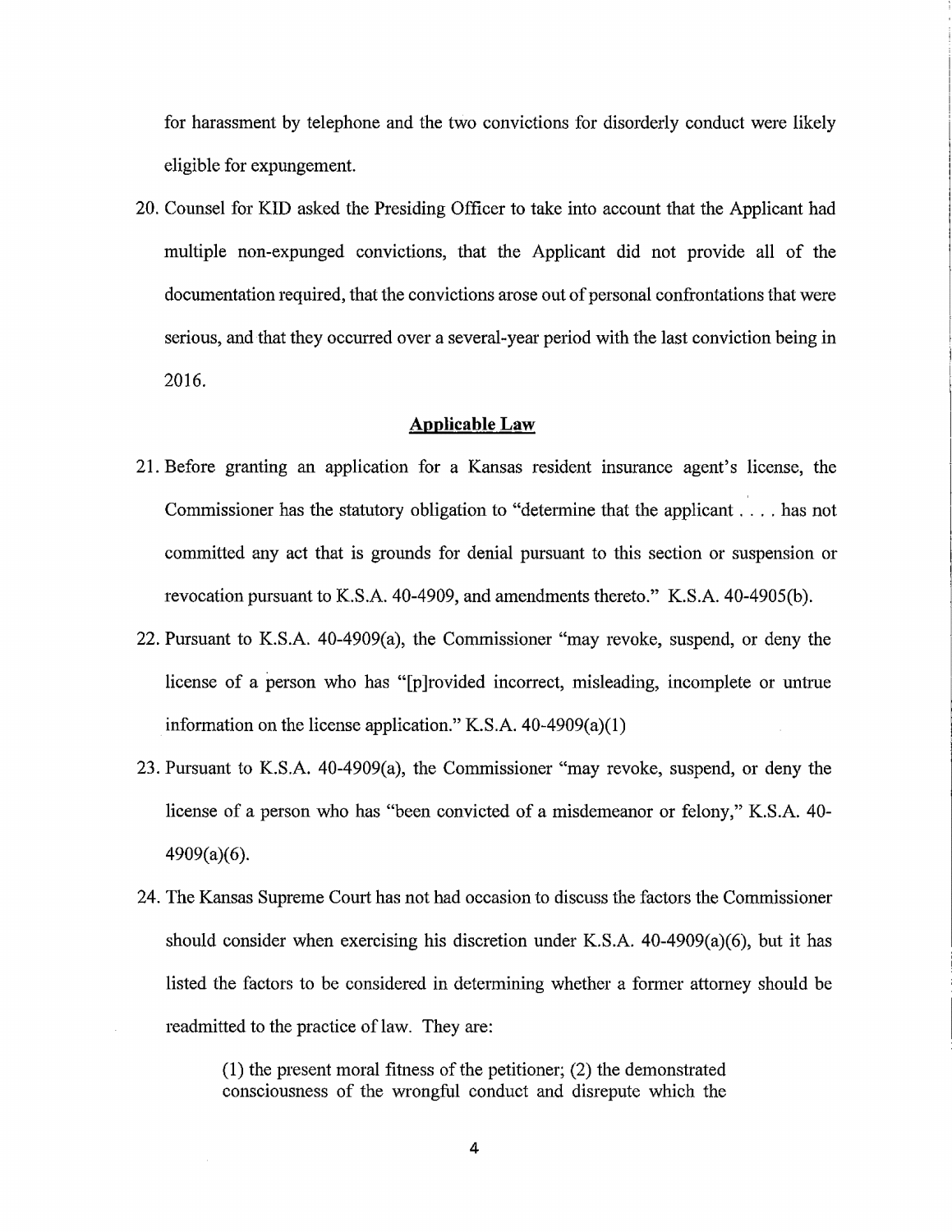conduct has brought the profession; (3) the extent of petitioner's rehabilitation; (4) the seriousness of the original misconduct; (5) conduct subsequent to discipline; (6) the time elapsed since the original discipline; (7) the petitioner's character, maturity and experience at the time of the original discipline; and (8) the petitioner's present competence in legal skills. *State v. Russo,* 210 Kan. 5, 6, 630 P.2d 711 (1981).

The Kansas Supreme Court held that the same factors applied in considering reinstatement to practice law were equally relevant to the practice of medicine. *Vakas v. Kansas Bd of Healing Arts,* 248 Kan. 589, 600, 808 P.2d 1355, 1364 (1991). The Commissioner considers the direction given on the exercise of discretion in granting legal and medical licenses to be applicable in granting insurance licenses.

25. Pursuant to K.S.A. 77-526(a), the Assistant Commissioner of Insurance acting on behalf of the Commissioner of Insurance as the agency head, as provided in K.S.A. 77-547, is empowered to render a Final Order.

# **Conclusions of Law**

- 26. The Commissioner has jurisdiction over Applicant as well as the subject matter of this proceeding, and such proceeding is held in the public interest.
- 27. The Assistant Commissioner of Insurance is acting on behalf of the Commissioner of Insurance as the agency head and is empowered to render a Final Order.
- 28. In reaching this conclusion, the Commissioner has considered the *Vakas* factors most favorable to Applicant, specifically Applicant's long work history involving customer service, the fact that he answered "yes" to the question regarding prior convictions, and the fact that the convictions apparently arose out of troubled family relationships.
- 29. The Commissioner has also considered the *Vakas* factors that weigh most heavily against Applicant, chiefly the seriousness of the convictions, that he did not provide documentation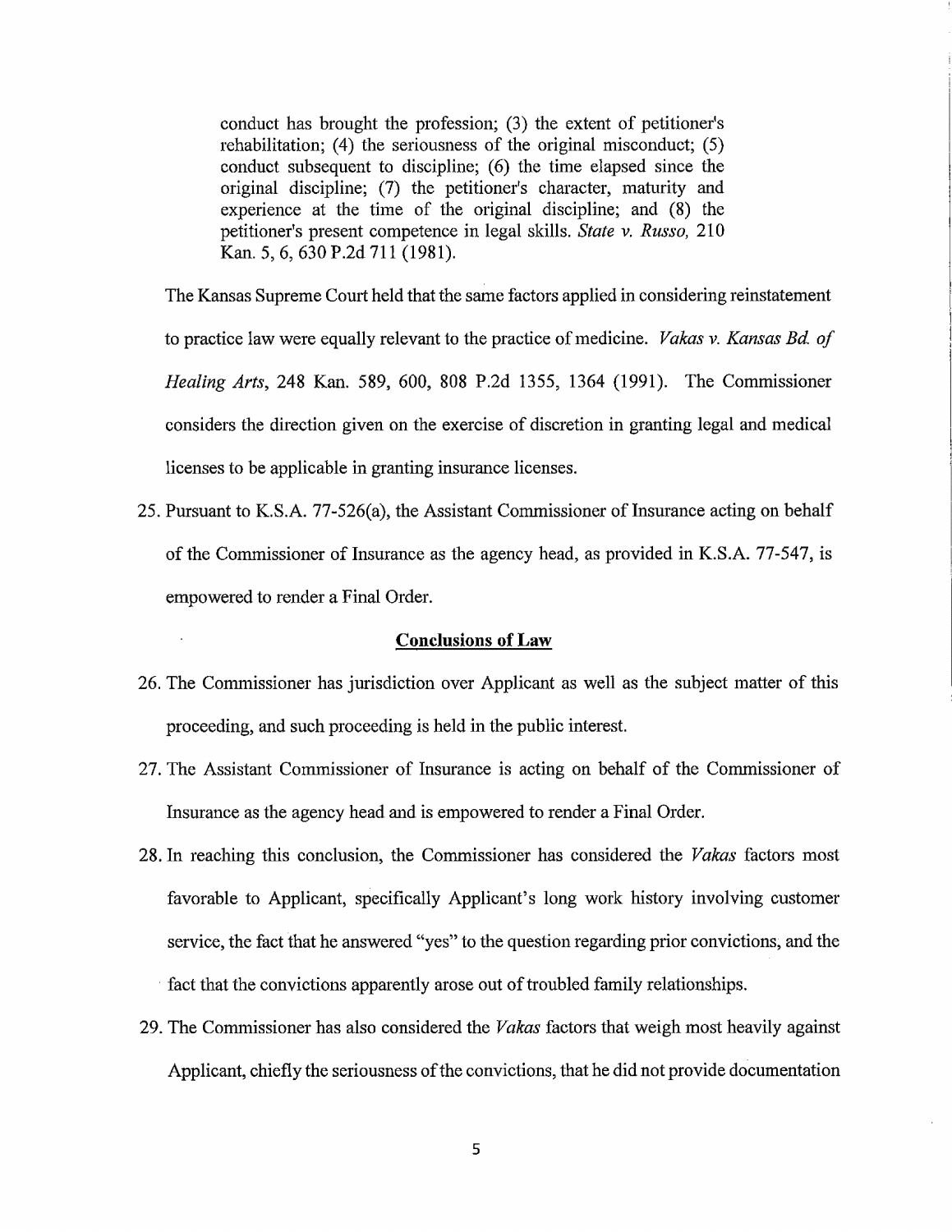for all non-expunged convictions, that the convictions occurred over a four-year period, and that the most recent was in 2016.

#### **Policy Reasons**

Before issuing an insurance agent license, the Commissioner must determine that the applicant is qualified and has not committed any act that would be grounds for denial, suspension, or revocation. K.S.A. 40-4905(b). Further, the Commissioner is charged with licensing, or continuing to license, persons or entities to sell, solicit, or negotiate insurance in the state of Kanas ' only if their conduct indicates they are both qualified and trustworthy.

The Commissioner is conscious of Applicant's progress since the convictions, noting Applicant's demonstration of maturity and the time elapsed since the offense. However, pursuant to K.S.A.  $40-4909(a)(1)$  and (6), the Commissioner finds that Applicant's license application should be denied because of the Applicant's multiple instances of involvement in the criminal justice system since 2011, and because he failed to document the non-expunged convictions. The Commissioner has concluded that it is not in the interest of public to issue an agent license to Applicant.

### *Continued on Following Page*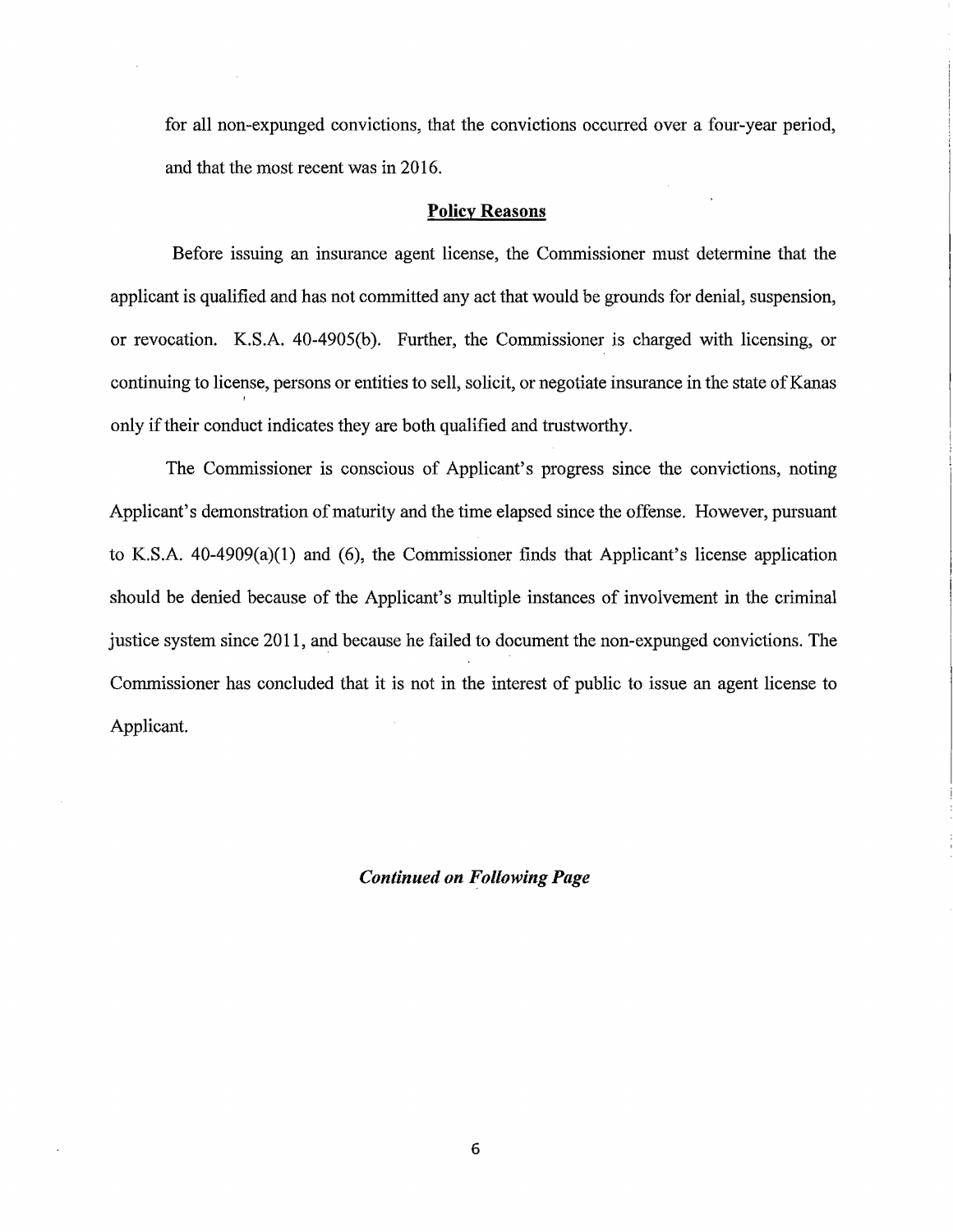### THE COMMISSIONER OF INSURANCE THEREFORE ORDERS IT THAT

**denial of Applicant's application for a Kansas resident insurance agent's is AFFIRMED,** 

IT IS SO ORDERED THIS  $/$ <sup>*II*</sup>, DAY OF JUNE 2019, IN THE CITY OF **TOPEKA, COUNTY OF SHAWNEE, STATE OF KANSAS.** 



VICKI SCHMIDT COMMISSIONER OF INSURANCE

BY: Babancelland

Barbara W. Rankin **Assistant Commissioner** Presiding Officer

# **NOTICE**

Pursuant to K.S.A. 77-601 *et seq.,* Applicant is entitled to judicial review of this Final Order. The petition for judicial review must be filed within thirty (30) days of service of this Final Order (plus three [3] days for service by mail pursuant to K.S.A. 77-531). In the event Applicant files a petition for judicial review pursuant to K.S.A. 77-613(e), the Agency Officer to be served on behalf of the Kansas Insurance Department is:

Justin L. McFarland, General Counsel Kansas Insurance Department 420 SW 9th Street Topeka, KS 66612

### **CERTIFICATE OF SERVICE**

I hereby certify that I served a true and correct copy of the above-and foregoing Final Order upon Applicant by causing a copy of the same to be deposited in the United States mail, first class postage prepaid, on the  $\mathcal{H}$  day of June 2019, addressed to the following:

Steve A. Dempewolf

Colby, KS *Applicant* 

and hand-delivered to the following: